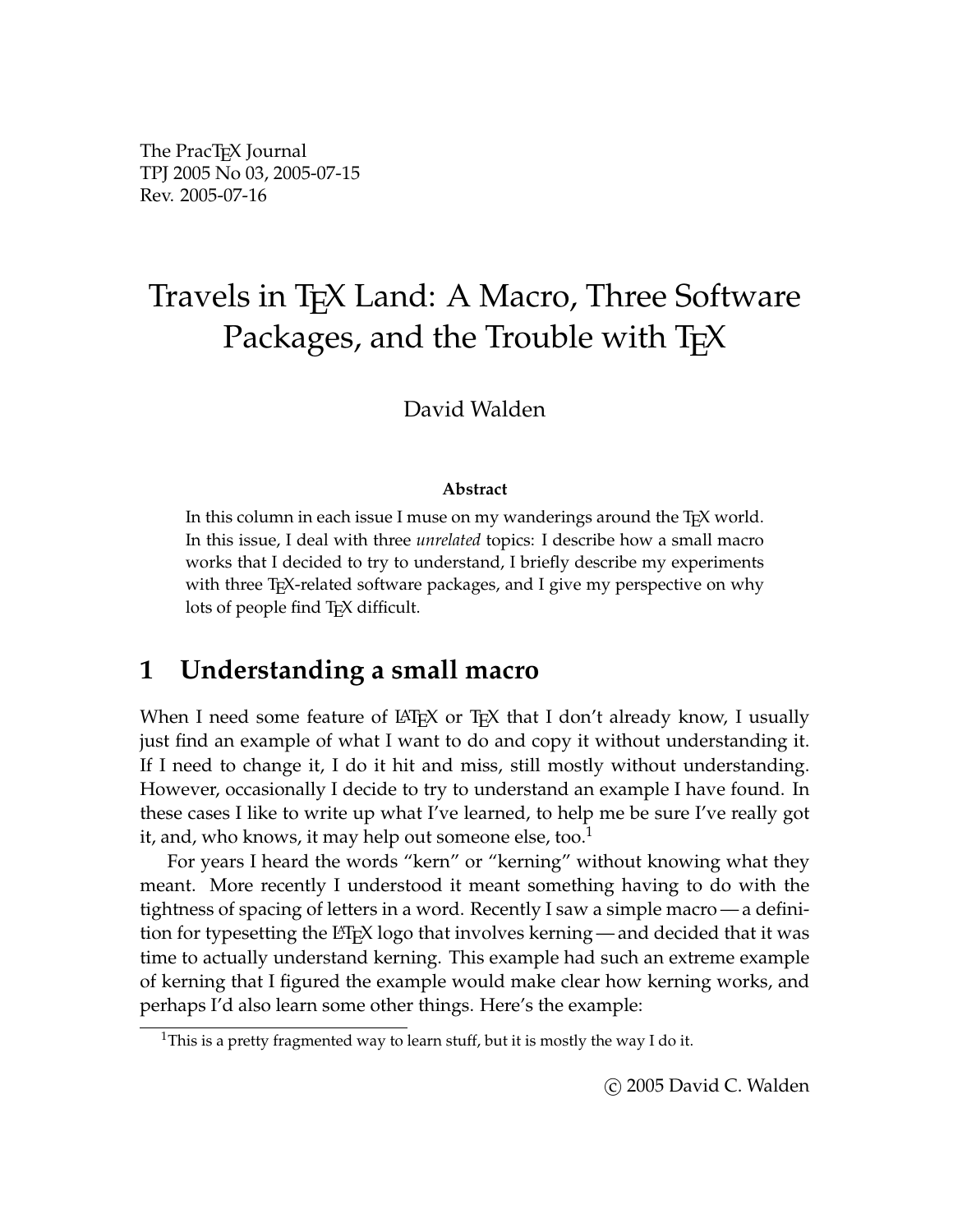```
\def\LaTeX{%
   L\kern-.36em
   {\setbox0=\hbox{T}%
    \vbox to \ht0{\hbox{\the\scriptfont0 A}\vss}}%
   \kern-.15em
   \TeX
}
```
Of course, the above example is the simplest kind of T<sub>E</sub>X macro definition. The \def command says that the control sequence \LaTeX is to be replaced with the text between the open brace at the end of the \def line and the matching close brace six lines later to produce the iconic version of LaTeX, i.e., LATEX.

The first letter of the replacement text is the letter L, which is obviously a good start. The next replacement text is \kern-.36em. To see what the \kern command did, I defined the macro

```
\def\La{L\kern-1em%
   a
}
```
Calling this macro resulted in

La

In other words, \kern followed by the value -1em tightens the spacing between the letter L and the letter a so much that the a is moved all the way to the left side of the L. The em units are traditionally about the width of a capital letter M in the current font.<sup>2</sup> Negative values of \kern tighten the spacing between letters and positive values widen the spacing.<sup>3</sup> No doubt someone did a lot of trial and error with values for \kern to choose the value that moves the letter A to have just the right amount of overlap with the letter L.

Looking at how  $\langle$  ET<sub>E</sub>X prints, it is clear that the next part of the  $\langle$ LaTeX macro, i.e.,

<sup>2</sup>Paul Abrahams et al., *TEX for the Impatient*, Addison Wesley, 1990, page 60 (also available free on the web from http://www.tug.org/ftp/tex/impatient/book.pdf). However, the em units, in fact, are specified as part of every font and even can be changed by the user with the \fontdimen command.

<sup>&</sup>lt;sup>3</sup>This is how \kern works in T<sub>E</sub>X's horizontal mode; in vertical mode is does something different.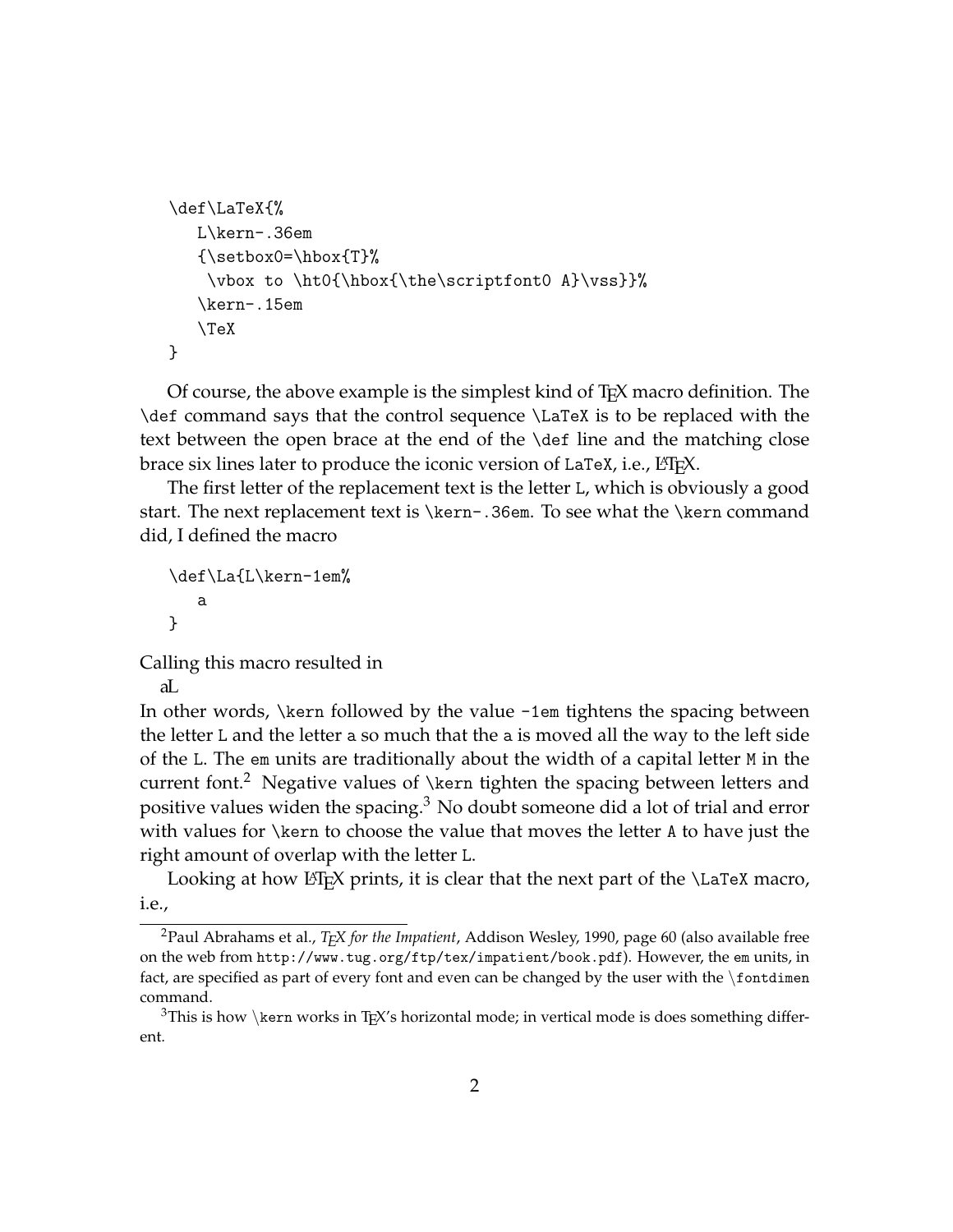${\setminus$ setbox $0=\hbox{hbox}$  $T}$ % \vbox to \ht0{\hbox{\the\scriptfont0 A}\vss}}%

in some way moves the letter A up and makes it smaller. Here's how that works.

- A box in T<sub>F</sub>X is a two-dimensional shape having a height above the Baseline, a depth below the Baseline, and a width from a Reference point.<sup>4</sup> T<sub>F</sub>X makes pages by "gluing" boxes containing individual characters together into bigger boxes that in turn are glued together into bigger boxes until a page is filled. The bigger boxes can be hboxes (for horizontal sequences of characters) or vboxes for vertical stacks of hboxes.<sup>5</sup>
- TEX has 256 box registers in which boxes can be saved.<sup>6</sup> Thus, the construction \setbox0=\hbox{T} sets the value of box0 to be a horizontal box with the single letter T in it.
- ht0 has the value of the height of box 0, i.e., the height of a letter  $T$ .
- The construction \vbox to \ht0{...}<sup>8</sup> creates a vbox whose height is the value the height of box 0 and whose content is an hbox containing the stuff within the braces.<sup>9</sup>
- \scriptfont0 is an identifier for script type font 0. Juxtaposing \the in front of \scriptfont0 selects the specified font, i.e., it is as if the control sequence for the specified font had been written. So, {\the\scriptfont0 A} says that the letter A should be in the format of scriptfont $0.10$
- The \vss command that is also within the vbox adds enough vertical space to the vertical box to fill it up exactly,<sup>11</sup> since  $Tr[X]$  doesn't like boxes to have

<sup>4</sup>According to chapter 11 of Donald Knuth's *The TEXbook*.

<sup>&</sup>lt;sup>5</sup>To be more precise, hboxes and vboxes can be nested arbitrarily.

 $^6$ Ibid, page 120.

 $^7$ Ibid, page 120.

<sup>8</sup> Ibid, page 77.

<sup>&</sup>lt;sup>9</sup>Ibid, page 80.

 $10$ Ibid, page 153.

<sup>11</sup>Ibid, page 72, and *TEX for the Impatient*, page 158.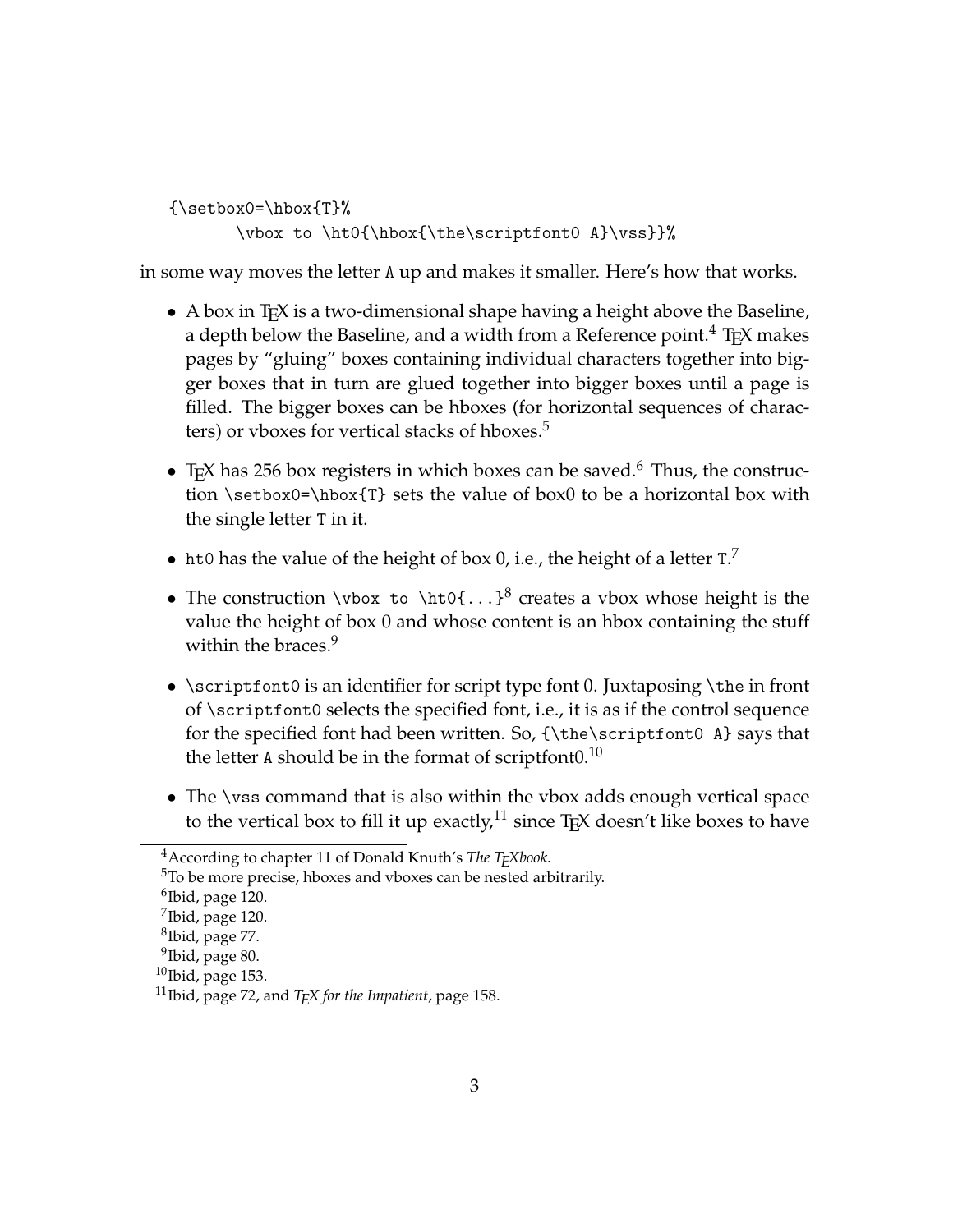too little or too much "stuff" in them.<sup>12</sup>

• Thus, that letter A in that font, which apparently is a little font, is placed by the \vbox at the height of a letter T as we see is in the  $\text{ET}$  part of  $\text{ET}$ <sub>F</sub>X.

Returning to the whole macro

```
\def\LaTeX{%
   L\kern-.36em
   {\setminussetbox0=\hbox{hbox{T}}%
    \vbox to \ht0{\hbox{\the\scriptfont0 A}\vss}}%
   \kern-.15em
   \TeX
}
```
we see it ends by decreasing the tightness of the spacing using another \kern command, and then the \TeX macro<sup>13</sup> is called producing T<sub>E</sub>X to complete L<sup>AT</sup>EX.

### **2 Three software packages**

I recently tried three new (to me) T<sub>F</sub>X-related software packages, installing each on my Windows 98 system.

#### **ProTEXt**

I hadn't upgraded my MiKTEX-WinEdt-Ghostscript-Adobe-Acrobat configuration in at least seven years. So it seemed about time in mid-May to try to get things upto-date. Until I read the last issue of *TPJ*, I had always wondered what to do with the CDs and DVDs that come yearly from TUG. However, in the last issue, there was an "Ask Nelly" answer from Karl Berry explaining, among other things, what the proT<sub>E</sub>Xt CD is about. So, I went to Karl's answer again and there found a link to the proTEXt home page on the TUG web site. That told me to start the proTEXt CD

<sup>&</sup>lt;sup>12</sup> An experiment of leaving out \vss showed no visible change in the resulting printout; but Karl Berry told me that, in this case, its purpose is to avoid an underfull or overfull box message in case the height of A is different than the height of T.

<sup>13</sup>*The TEXbook*, page 66.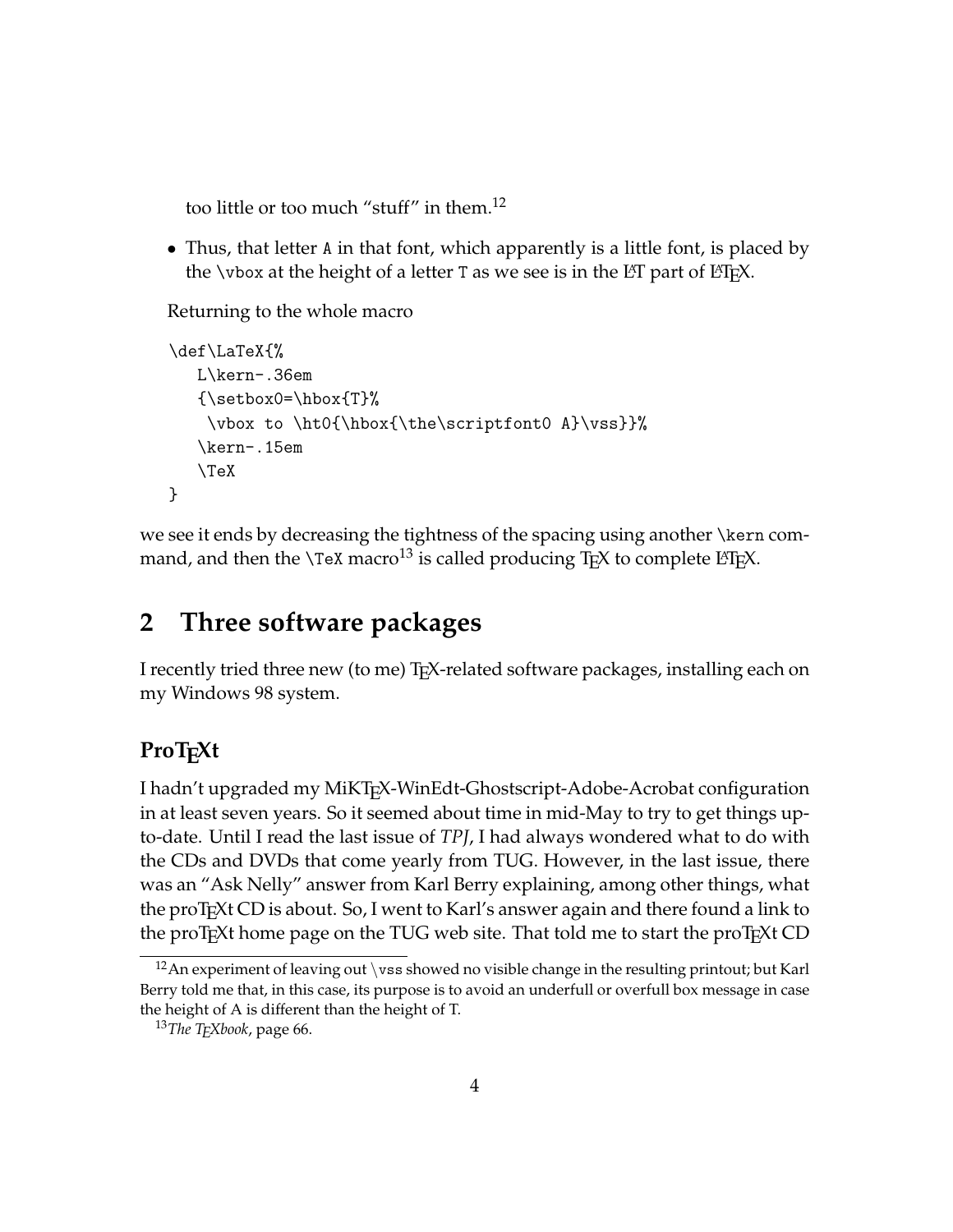and follow the PDF-based instructions on the CD. I got the instructions, printed them out, and read them (as they recommend, although it is not my usual practice to read directions).

The next morning, I again loaded the proT<sub>E</sub>Xt CD and began to follow the directions. The directions consist of blocks of explanatory text and instructions and places to click to move to the next step in the installation process. First the directions said to delete my old MiKT<sub>E</sub>X, WinEdt, Ghostscript, and Ghostview installations. I did this although it was pretty scary—I would have nothing to go back to if the installation of the new stuff failed.

Next, I installed MiKT<sub>EX</sub> to my hard drive but I ignored its default "Large" option and instead selected the "All" option, which took 2.5 hours to load and install. I was pleased that it allowed me to put the root \texmf hierarchy on my C drive where I keep applications and to put my \localtexmf hierarchy on my E drive where I keep application files. The instructions also tell you how to change some MiKT<sub>E</sub>X configuration files to handle  $8\frac{1}{2}$  by 11 paper, and that was no problem. They didn't mention that I needed to set up my printer offsets for dvips which I figured out by bashing around in the dvips configuration file.<sup>14</sup>

The installation process allows you to install T<sub>E</sub>XnicCenter or WinEdt and three of its plugins. Since I already used WinEdt, I chose it and clicked to install it. These days WinEdt is supposed to automatically find and link to MiKT<sub>E</sub>X, Ghostscript, etc. Its installation also was supposed to preserve my WinEdt registration code. It did find the other applications, but it did not find my old registration code (perhaps my deletion of my old WinEdt files had been a little too brute force); fortunately, I still had a copy of the email message with my WinEdt registration, but I had to remember how to give it to WinEdt since this is not assumed by the proTEXt instructions. After a day of use, I also had to bash around in WinEdt and its configuration files for an hour or more trying to figure out how to tell WinEdt to use the latest Adobe Reader on my machine when I click the Adobe Reader icon rather than using my Acrobat 3.0 version of Exchange to display PDF files.<sup>15</sup>

 $14$ I found the following parameter line in the dvips configuration file by searching for the word "offset": O 0pt,50pt. The capital letter O apparently stands for "offset," and I printed out lots of trial sheets of paper as I tried many values in the rest of the command line before settling on zero and fifty as good enough.

<sup>&</sup>lt;sup>15</sup>There are no general lessons to be learned by me describing the completely ad hoc path I stumbled along until I managed to point WinEdt at the latest Adobe Reader. It is better to hope that WinEdt's automatic configuration capability does the right thing.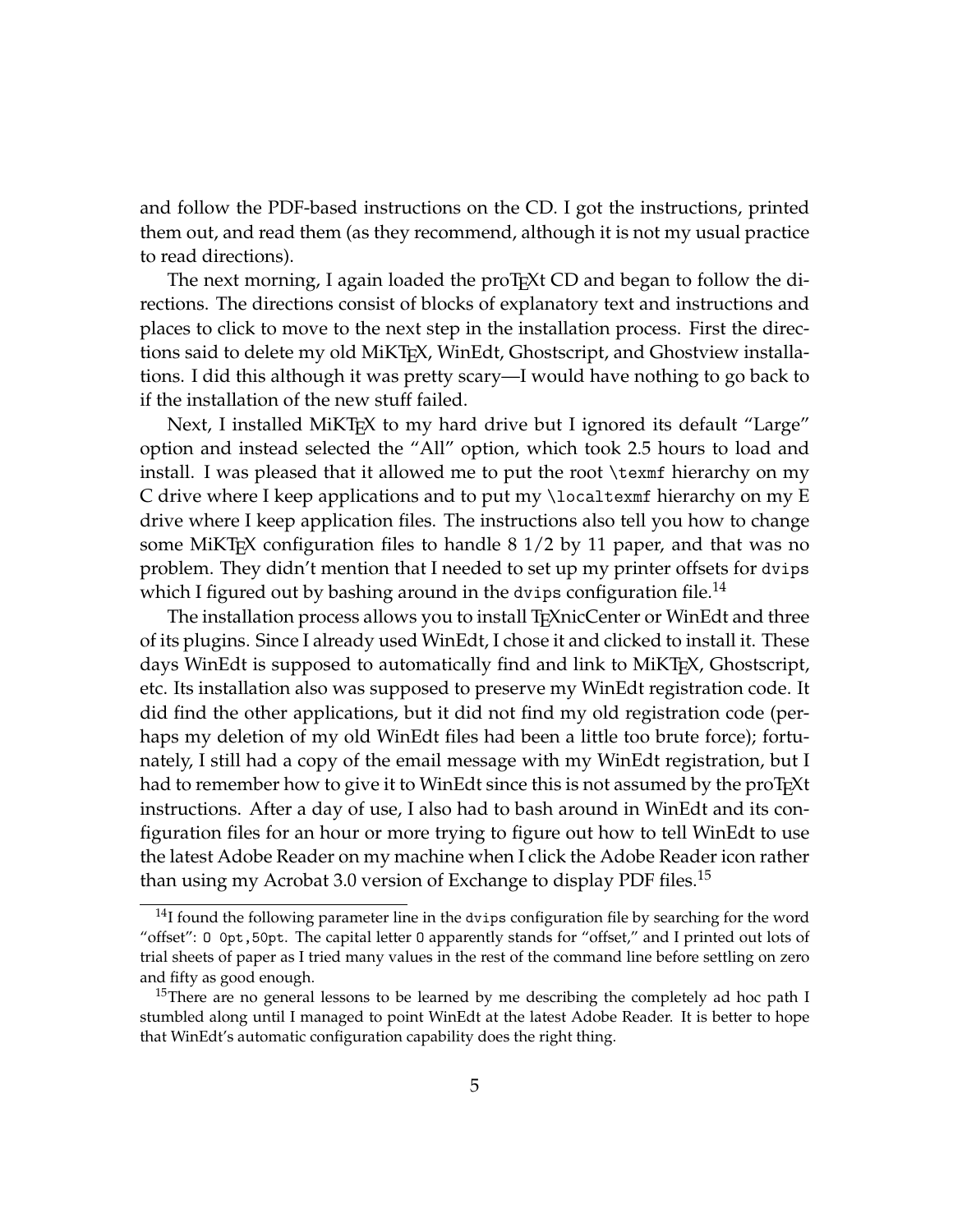All in all, the installation went relatively smoothly, did not take too many hours (compared with various worse case scenarios I imagined), and I again have a working, much more up-to-date environment for doing my T<sub>F</sub>X work. I do think the proTEXt instructions could address a few more of the possible eventualities (but maybe it is better to keep them simple). If I was a brand new  $T<sub>F</sub>X$  or WinEdt user, it would have probably taken me a lot longer to figure out how to make the several detailed changes I had to make that were not covered in the proT<sub>E</sub>Xt instructions.

#### **WinTEX**

When someone suggested doing a 30-day trial of WinT<sub>F</sub>X (http://www.tex-tools. de/), I jumped at the chance. Although I didn't intend a systematic or deep evaluation, I was interested in it, based on the developer's web site description of it as a "T<sub>E</sub>X / LAT<sub>E</sub>X editor with MS Office look and feel."

The download and installation worked just fine, and I used WinT<sub>E</sub>X on a few little things for a week or so. It all worked quite smoothly with lots of nice  $LaTrX$ structure and features visible to minimize the amount of LaTEX keyboarding needed (and keyboarding mistakes). WinT<sub>E</sub>X did seem a little slow to launch compared with my usual text editor. I didn't dig deeply enough to understand how powerful the WinT<sub>E</sub>X editor is (e.g., whether is has regular expression searches). All in all and given the minimal trial I did with it, it looks like a plausible choice for people using LATEX.

I do have one gripe. WinTEX captures the meaning of one (or more?) file extensions, .tex in particular. Now this is not something I can specifically hold against WinT<sub>E</sub>X — most Windows applications seem to do this. And while I was testing WinT<sub>E</sub>X, it was not so bad that when I clicked on a .tex file, WinT<sub>E</sub>X launched. However, after I uninstalled WinT<sub>F</sub>X, clicking on a .tex file gave an error message saying the application couldn't be found. It is not too hard to reassign another program to the .tex extension if you know how, but for me it was a struggle to figure out how again. I wish Windows application trial installations would not capture any extension that might be used by another application and would leave doing this until an explicit user command has been given.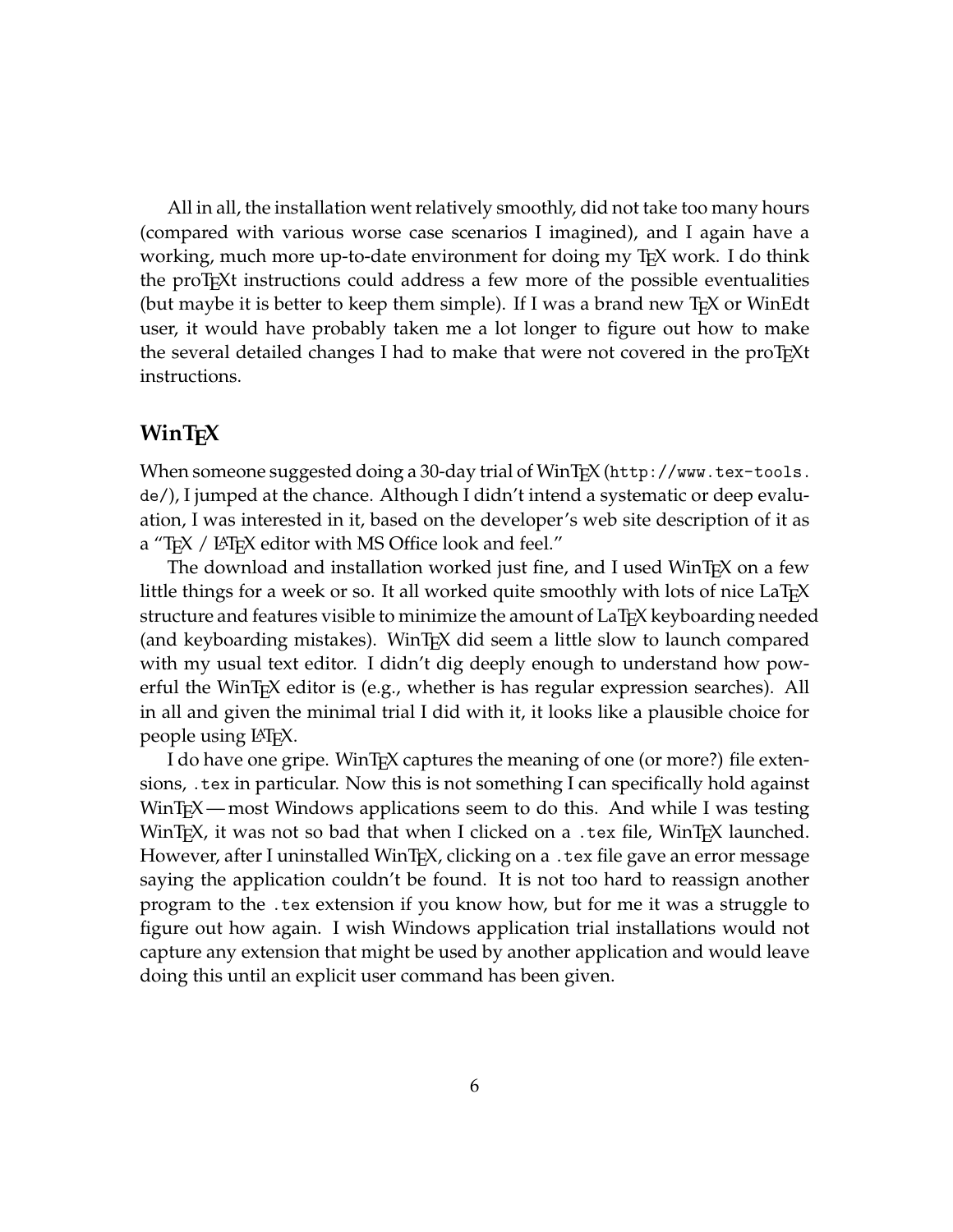#### **Word2TEX**

I have a project where I need to convert twelve lengthy papers that their authors wrote in MS Word into  $\triangle F$ <sub>F</sub>X for inclusion in a collection of papers for which I am using  $\Delta E$ <sub>E</sub>X to typeset the volume. Thus, I looked around (again) for a program to automatically convert Word to LAT<sub>E</sub>X and found Word2T<sub>F</sub>X.<sup>16</sup> The Word2T<sub>F</sub>X web site (http://www.chikrii.com) has some decent testimonials for Word2T<sub>E</sub>X; and I also asked *TPJ* editor Lance Carnes about it since his company (www.pctex. com) is a reseller of Word2T<sub>E</sub>X, and he told me he has heard good things from his customers. So, I downloaded and installed the 30-day trial of Word2T<sub>E</sub>X, which severely limits the number of equations, figures, and tables that will be converted from one Word file. The installation went smoothly.

All one does to convert a document from Word to LAT<sub>E</sub>X is open the .doc file with Word and then save it specifying the .tex file type, and a LAT<sub>E</sub>X file is saved. My test case was a 25-page document with no math, three figures, and no tables, so the artificial limits of the trial version of the program did not get in the way much. The conversion was quite sensible, although the generated LAT<sub>E</sub>X was a little wordy. The resulting file was well-formed LAT<sub>E</sub>X that compiled immediately from LATEX to a .dvi file that I could view with my previewer. I did have to make some changes to the resulting  $\mathbb{E}E[X]$  to change what I wanted the output to look like that was different than the Word file looked.

I don't know what would have happened if I had pressed Word2T<sub>E</sub>X to do harder tasks. It did seem sufficient for my task, and I gave them my credit card number and ordered a copy that would not have the artificial limitations the trial version had.

## **3 The trouble with TEX**

For the last issue of *TPJ*, Arthur Ogawa wrote a long opinion piece on some of the problems with the TEX interfaces ("In my opinion: TEX's Interface Challenges, *The PracTEX Journal*, issue 2, 2005). Arthur presented a sophisticated analysis of what could be done to make T<sub>E</sub>X easier to learn and use. I have a more primitive take on why new users of  $T_F X$ ,  $\triangle F_F X$ , and the rest find  $T_F X$  hard to learn.

<sup>16</sup>For more Word-to-TEX conversion options, see http://www.tug.org/utilities/texconv/.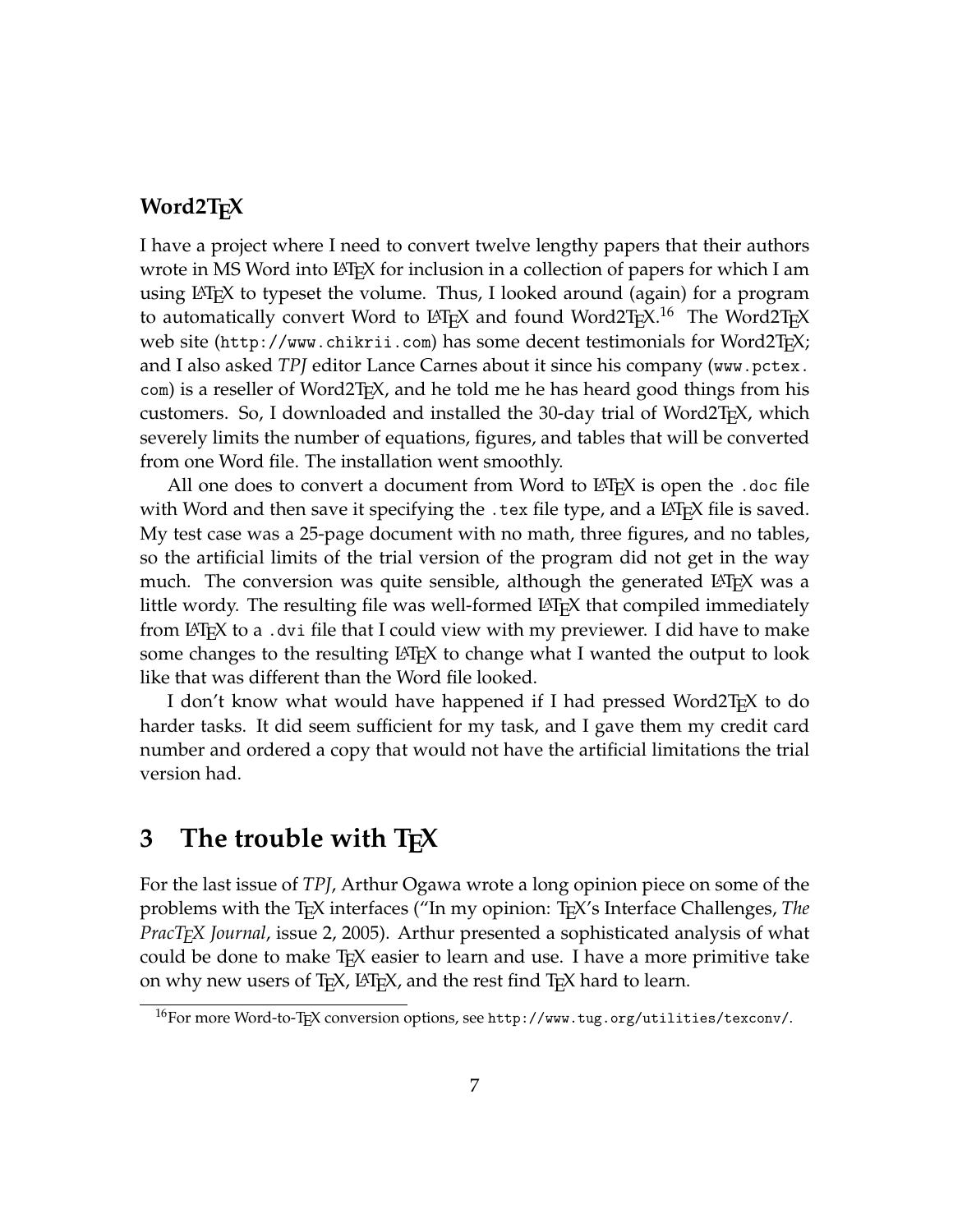First, T<sub>E</sub>X has become very fragmented with lots of distributions, styles, packages, platforms, etc.<sup>17</sup> Of course, such capabilities are also part of T<sub>E</sub>X's power.<sup>18</sup> While there are on-going efforts to do some consolidation (such as creating more standard ways of using CTAN), I see it as inevitable that there will be to-some-extent competing versions of TEX available and a vast array of sometimes conflicting addons.

Second, T<sub>E</sub>X looks "different" to typical word processor users because WYSIWYG and Word have won the word processing game (at least for now).<sup>19</sup> T<sub>E</sub>X didn't win the typesetting game either, $^{20}$  probably because it doesn't work in the way that professional typesetters are used to — doesn't let them fuss with the sorts of things they like to fuss with. Despite many efforts to make T<sub>E</sub>X more graphical to use (e.g., Scientific Word, BaKoMa T<sub>E</sub>X Word, WinTeX, LyX, the WinEdt "table designer," etc.), I think much T<sub>F</sub>X use will remain command driven with distinct edit and compile steps.

Third, most people never want to learn more than the minimum about anything they have to use or do. We learn to use a couple of buttons on our microwaves but no more. We go to one supermarket and not others because we know where stuff is in the first supermarket (and we are annoyed when the supermarket rearranges the aisles). We don't know how to use most of the dials and controls on the dashboards of our cars. Etc.

WYSIWYG and Word (i.e., the point-and-click GUI interface) have won in the word processing world partly because one can use it like a typewriter without knowing anything other than how to save a file with a new name. Most people I

 $17$ Such fragmentation typically happens in every field after a successful innovation. New companies are started with different or better versions of the initial innovation, many after-market options are available, etc.

 $^{18}$ I might argue that it is TEX's astonishing interoperability of various components, releases, formats, etc., that allows diverse distributions (the fragmentation I am referring to) from different vendors and providers that T<sub>E</sub>X users can move between rather than there just being different products that may not interoperate so well as is the case with normal product fragmentation. In other words, all that good stuff provides part of the complication we see ourselves faced with.

<sup>&</sup>lt;sup>19</sup>This also typically happens after a successful innovation and its following fragmentation next comes consolidation around one or two offerings, and everyone else eventually goes out of business or hangs on with minor market niches.

<sup>&</sup>lt;sup>20</sup>Which, apparently, has been substantially lost to systems like Quark.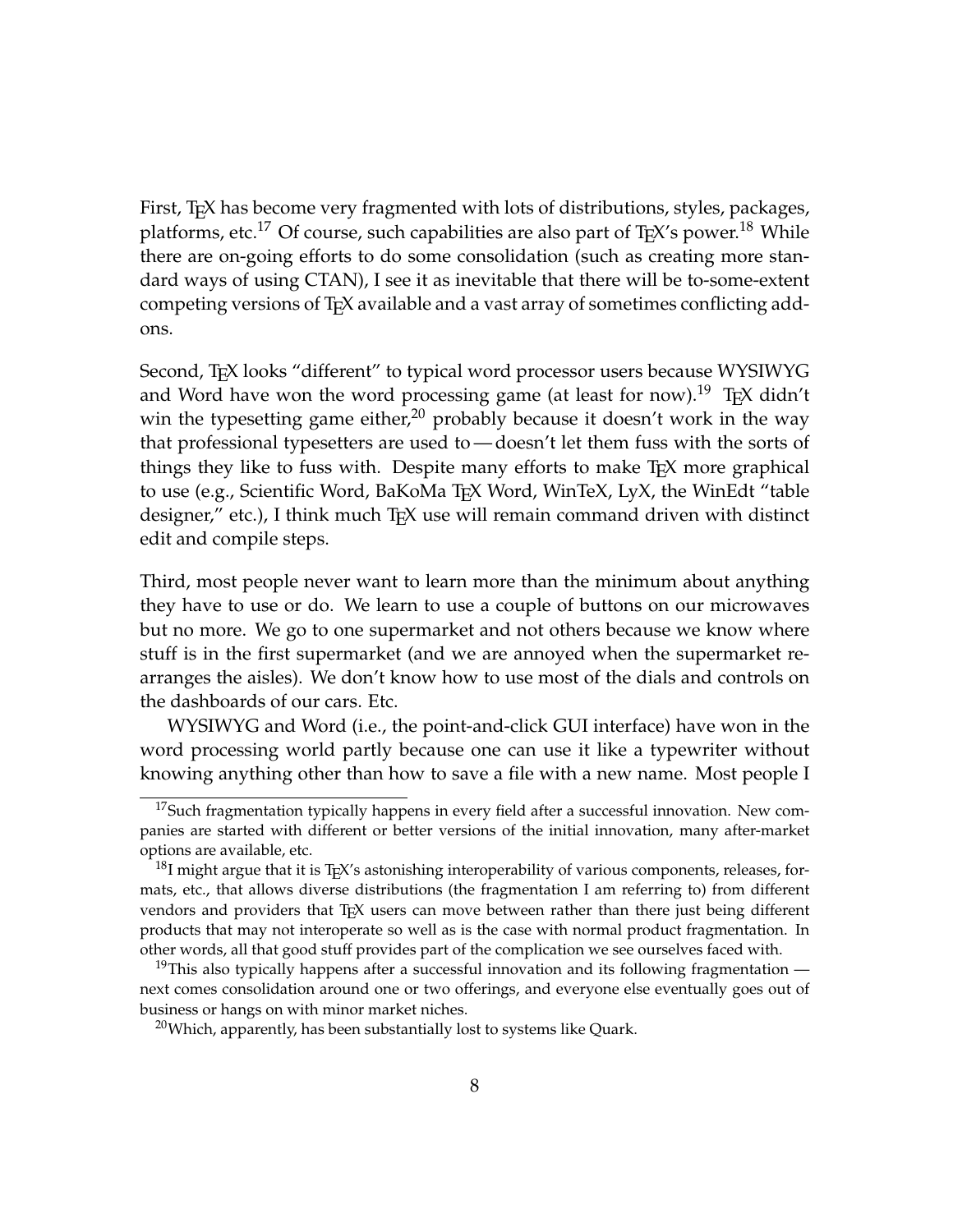know, whether they are PhDs in science or home users who know next to nothing about computers, use Word like a typewriter. They tab and space to center a line, and they tab to do indents including nested indents; they have no knowledge of the ruler-bar for setting margins and first line indents. They do footnotes without knowing about automatic numbering or even how to have them automatically appear at the bottom of the same page as the footnote reference. They find and edit by using the arrow, delete, and backspace keys; they can use Cut and Paste on the menu but don't know anything as simple as control-X to cut and control-V to paste. And so on. People use Word because it is the standard, and they don't have to learn anything and prefer their primitive known ways of doing things to learning anything new.

To reiterate, people generally don't want to learn anything new.<sup>21</sup> Of course, with T<sub>F</sub>X you can't know so little.

The key problems, as I see them, to T<sub>E</sub>X having any chance of gaining new popularity are that TEX requires massive consolidation, simplification, and a return to being perceived as the state of the art for word processing and typesetting. Unfortunately, this would require a development effort that is too big to have much chance of getting started and less chance of being completed successfully.

Yet, there are lots of users who chose to use T<sub>E</sub>X and stick with it for some reason: (a) we need its power, (b) a thesis supervisor insisted, (c) we can't abide Microsoft or using Word, (d) using or supporting T<sub>E</sub>X somehow provides us a living, and, (e) a few may just love intricacy or T<sub>E</sub>X's elegance.

My current thought is that we should stop worrying about why  $T<sub>F</sub>X$  isn't more popular and simply concentrate on making its use the maximally pleasant and productive experience we can for those people who, for whatever reason, choose to use T<sub>F</sub>X.

 $21$ People I know who were users of Nota Bene and Word Perfect stay with them relentlessly because they know them and don't want to learn Word. Personally, I upgrade Word as seldom as possible because I don't want to learn how Microsoft has changed it. I know people who stayed with WordStar for years after it was dying.